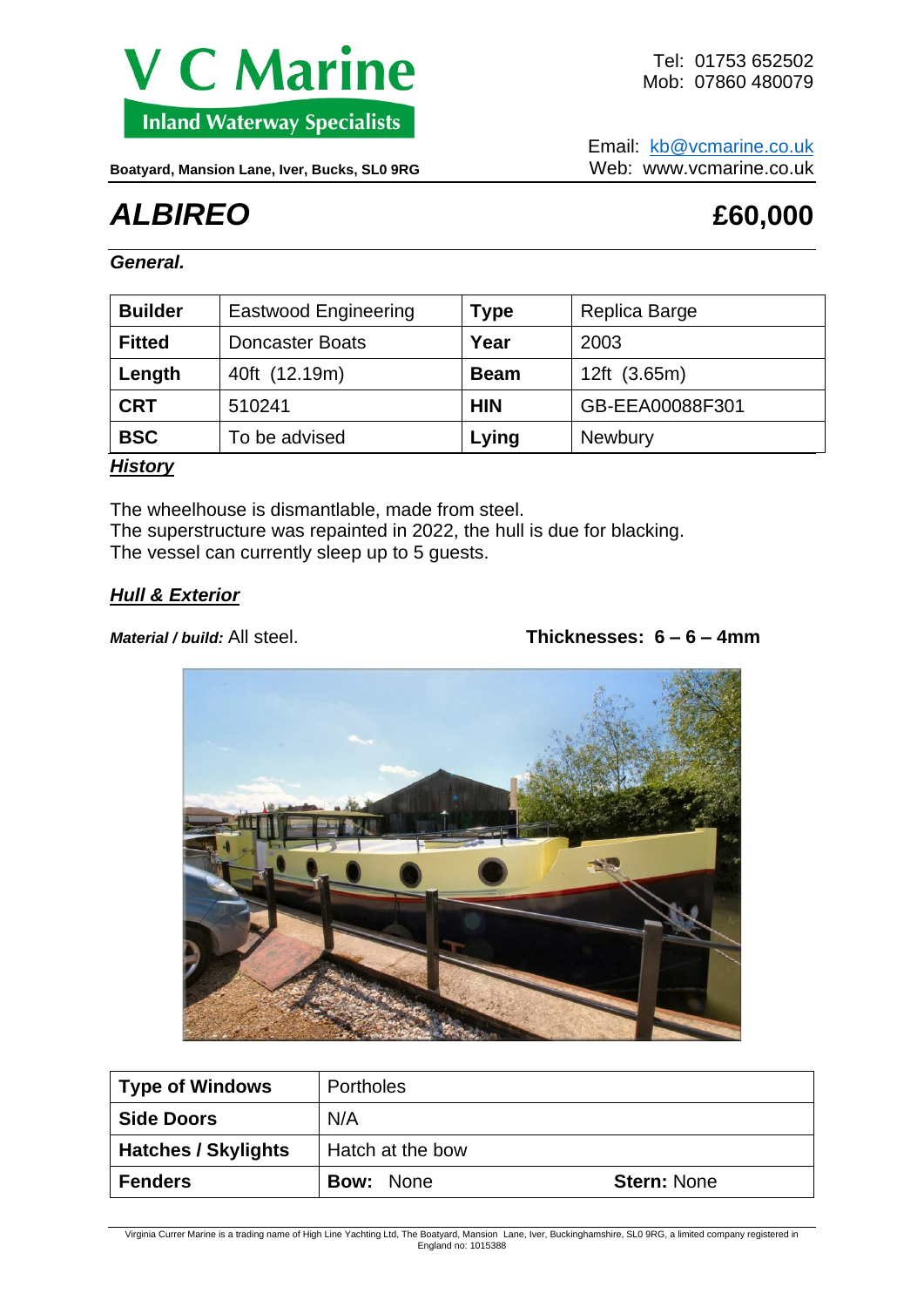| <b>Gas Locker / Bottles</b> | Located to starboard | $n^{\circ}$ 1x13kg |
|-----------------------------|----------------------|--------------------|
| <b>Roof Vents</b>           | UFO style $x 6$      |                    |
| <b>Tunnel Light</b>         | No                   |                    |
| Horn                        | No                   |                    |

## *Mechanical & Electrical*

| <b>Engine</b>          | Perkins 85hp                                |                                       |
|------------------------|---------------------------------------------|---------------------------------------|
| Cooling                | <b>Skin Tank</b>                            |                                       |
| <b>Calorifier feed</b> | Yes                                         |                                       |
| <b>Bow thruster</b>    | Yes, Hydraulic                              |                                       |
| <b>Weed Hatch</b>      | Quick release                               |                                       |
| <b>Batteries</b>       | <b>Domestic:</b><br>$\overline{\mathbf{3}}$ | Engine:<br>$\overline{\phantom{0}}$ 1 |
| <b>Stern Gland</b>     | Remote                                      |                                       |
| <b>Inverter</b>        | Victron Energy 1200w                        |                                       |
| Charger                | <b>Victron Energy</b>                       |                                       |
| <b>Solar Panels</b>    | <b>No</b>                                   |                                       |
| 240 <sub>v</sub>       | Yes                                         |                                       |

# *ACCOMMODATION*

| <b>Cabin arrangement (from aft)</b>                         |                                                                                                                            |                            |                                            |  |  |
|-------------------------------------------------------------|----------------------------------------------------------------------------------------------------------------------------|----------------------------|--------------------------------------------|--|--|
| Cabin, Wheel house, saloon, galley, bathroom, single cabin. |                                                                                                                            |                            |                                            |  |  |
| <b>Headroom</b>                                             | 7ft 1inch<br>aft cabin 6ft 4 inch                                                                                          | <b>Flooring</b>            | Carpet                                     |  |  |
| <b>Insulation</b>                                           | Spray foam                                                                                                                 | Washing<br><b>Machine</b>  | N/A                                        |  |  |
| Lights                                                      | <b>LED</b>                                                                                                                 | Hob/<br>Cooker/<br>Oven    | Spinflo 4 gas ring hob,<br>grill and oven. |  |  |
| Shower /<br><b>Bath</b>                                     | Step in shower                                                                                                             | Fridge /<br><b>Freezer</b> | Indel 12v                                  |  |  |
| <b>Toilet</b>                                               | Pump out, holding tank in the main bathroom. The on suite toilet is a<br>sea going design, must not be used on the canals. |                            |                                            |  |  |
| Cabin<br><b>Heating</b>                                     | Solid fuel stove and diesel central heating.                                                                               |                            |                                            |  |  |
| <b>Water</b><br><b>Heating</b>                              | Morco instant gas and calorifier heated by engine and 240v<br>immersion.                                                   |                            |                                            |  |  |

This boat has been cleared and will be sold as viewed.